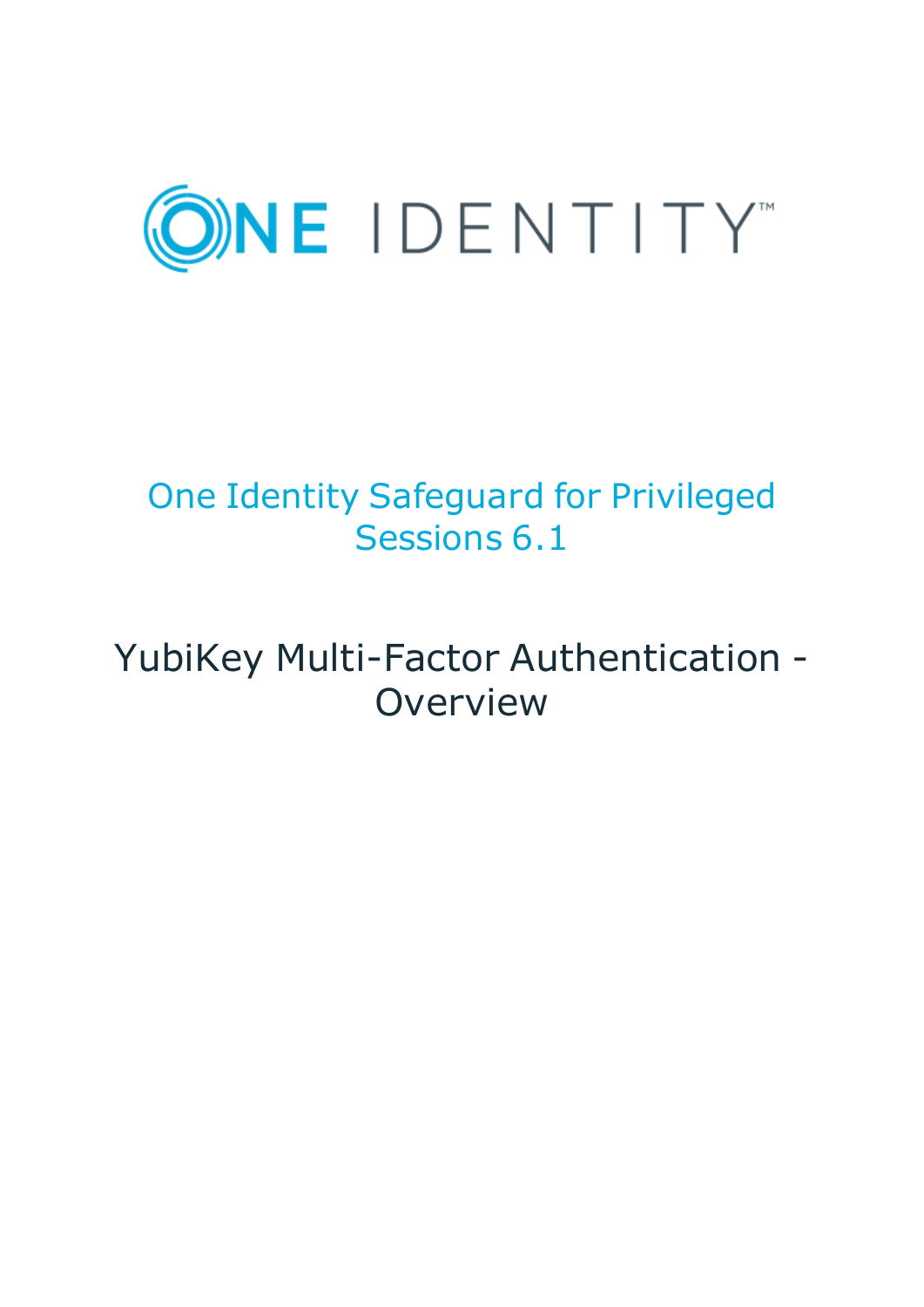#### **Copyright 2019 One Identity LLC.**

#### **ALL RIGHTS RESERVED.**

This guide contains proprietary information protected by copyright. The software described in this guide is furnished under a software license or nondisclosure agreement. This software may be used or copied only in accordance with the terms of the applicable agreement. No part of this guide may be reproduced or transmitted in any form or by any means, electronic or mechanical, including photocopying and recording for any purpose other than the purchaser's personal use without the written permission of One Identity LLC .

The information in this document is provided in connection with One Identity products. No license, express or implied, by estoppel or otherwise, to any intellectual property right is granted by this document or in connection with the sale of One Identity LLC products. EXCEPT AS SET FORTH IN THE TERMS AND CONDITIONS AS SPECIFIED IN THE LICENSE AGREEMENT FOR THIS PRODUCT, ONE IDENTITY ASSUMES NO LIABILITY WHATSOEVER AND DISCLAIMS ANY EXPRESS, IMPLIED OR STATUTORY WARRANTY RELATING TO ITS PRODUCTS INCLUDING, BUT NOT LIMITED TO, THE IMPLIED WARRANTY OF MERCHANTABILITY, FITNESS FOR A PARTICULAR PURPOSE, OR NON-INFRINGEMENT. IN NO EVENT SHALL ONE IDENTITY BE LIABLE FOR ANY DIRECT, INDIRECT, CONSEQUENTIAL, PUNITIVE, SPECIAL OR INCIDENTAL DAMAGES (INCLUDING, WITHOUT LIMITATION, DAMAGES FOR LOSS OF PROFITS, BUSINESS INTERRUPTION OR LOSS OF INFORMATION) ARISING OUT OF THE USE OR INABILITY TO USE THIS DOCUMENT, EVEN IF ONE IDENTITY HAS BEEN ADVISED OF THE POSSIBILITY OF SUCH DAMAGES. One Identity makes no representations or warranties with respect to the accuracy or completeness of the contents of this document and reserves the right to make changes to specifications and product descriptions at any time without notice. One Identity does not make any commitment to update the information contained in this document.

If you have any questions regarding your potential use of this material, contact:

One Identity LLC. Attn: LEGAL Dept 4 Polaris Way Aliso Viejo, CA 92656

Refer to our Web site ([http://www.OneIdentity.com](http://www.oneidentity.com/)) for regional and international office information.

#### **Patents**

One Identity is proud of our advanced technology. Patents and pending patents may apply to this product. For the most current information about applicable patents for this product, please visit our website at [http://www.OneIdentity.com/legal/patents.aspx](http://www.oneidentity.com/legal/patents.aspx).

#### **Trademarks**

One Identity and the One Identity logo are trademarks and registered trademarks of One Identity LLC. in the U.S.A. and other countries. For a complete list of One Identity trademarks, please visit our website at [www.OneIdentity.com/legal](http://www.oneidentity.com/legal). All other trademarks are the property of their respective owners.

#### **Legend**

**WARNING: A WARNING icon highlights a potential risk of bodily injury or property damage, for which industry-standard safety precautions are advised. This icon is often associated with electrical hazards related to hardware.**

**CAUTION: A CAUTION icon indicates potential damage to hardware or loss of data if** A **instructions are not followed.**

SPS YubiKey Multi-Factor Authentication - Overview Updated - August 2019 Version - 6.1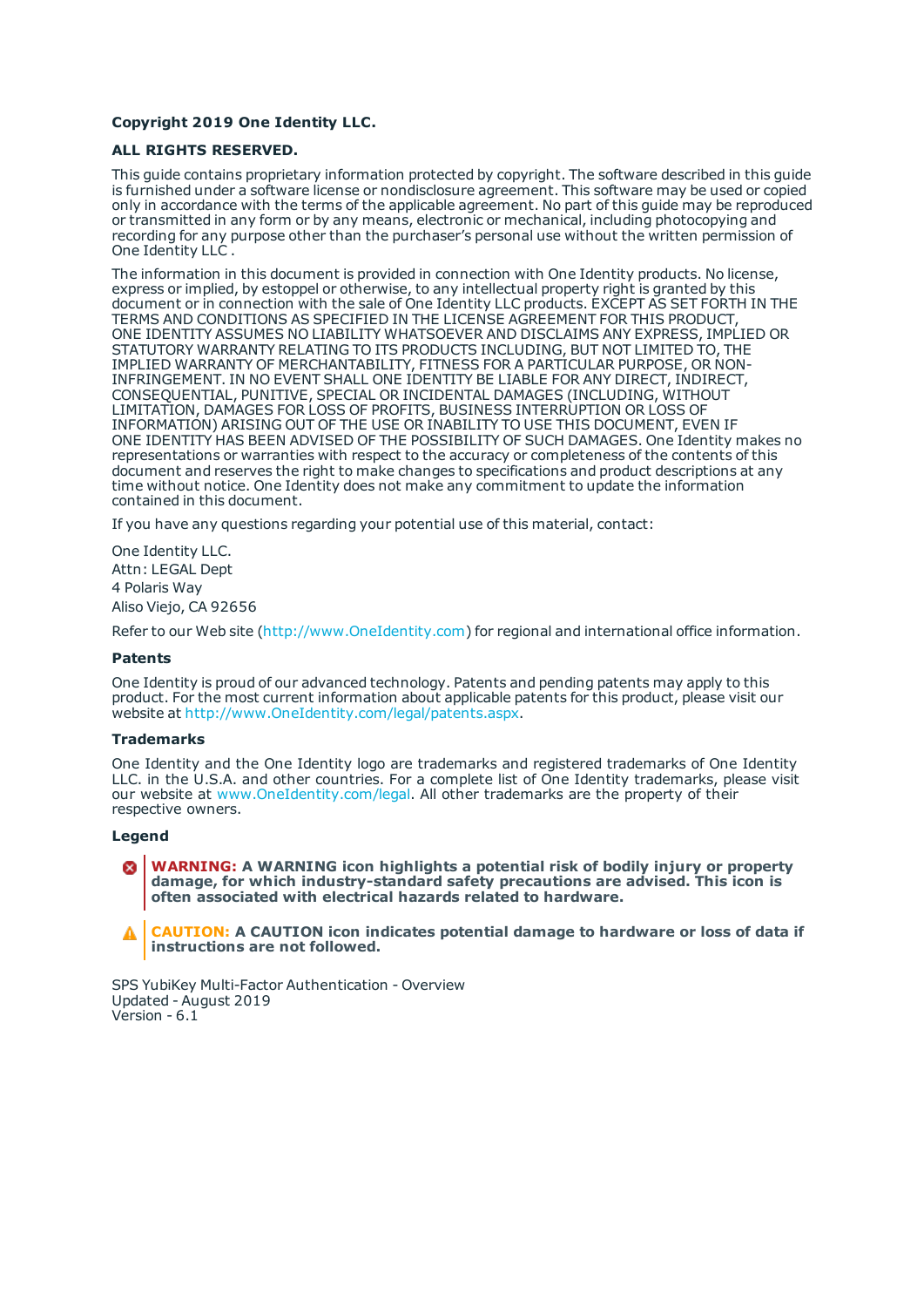## **Contents**

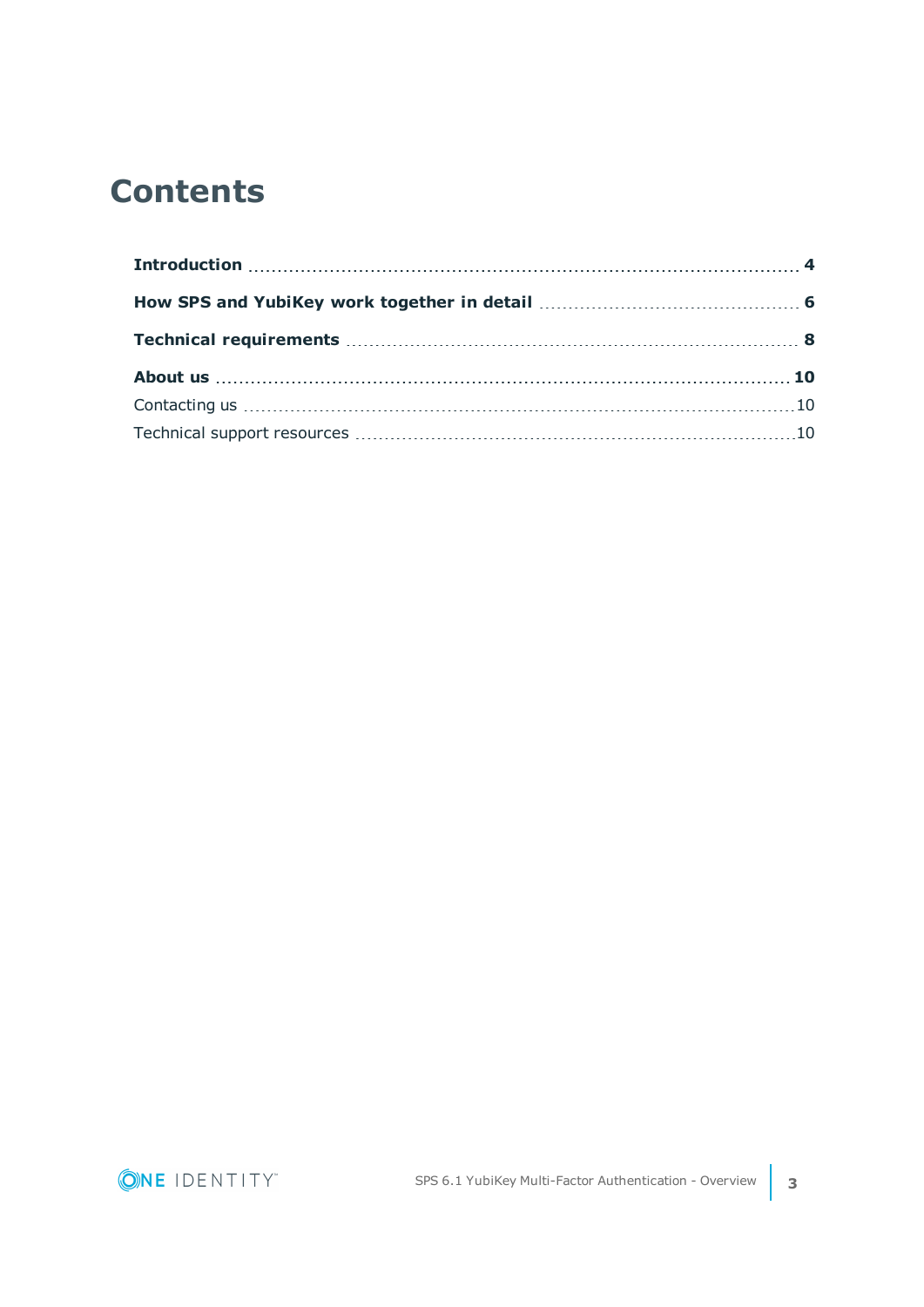## **Introduction**

<span id="page-3-0"></span>This document describes how you can use the services of Yubico [\(YubiKey\)](https://www.yubico.com/) to authenticate the sessions of your privileged users with One Identity Safeguard for Privileged Sessions (SPS).

### **One Identity Safeguard for Privileged Sessions:**

One Identity Safeguard for Privileged Sessions (SPS) controls privileged access to remote IT systems, records activities in searchable, movie-like audit trails, and prevents malicious actions. SPS is a quickly deployable enterprise device, completely independent from clients and servers — integrating seamlessly into existing networks. It captures the activity data necessary for user profiling and enables full user session drill down for forensic investigations.

SPS acts as a central authentication gateway, enforcing strong authentication before users access sensitive IT assets. SPS can integrate with remote user directories to resolve the group memberships of users who access nonpublic information. Credentials for accessing information systems can be retrieved transparently from SPS's local Credential Store or a third-party password management system. This method protects the confidentiality of passwords as users can never access them. When used together with YubiKey (or another Multi-Factor Authentication (MFA) provider), SPS directs all connections to the authentication tool, and upon successful authentication, it permits the user to access the information system.

### **Integrating YubiKey with SPS:**

SPS can interact with your YubiKey account and can automatically request strong Multi-Factor Authentication for your privileged users who are accessing the servers and services protected by SPS. When used together with YubiKey, SPS prompts the user for a second factor authentication, and upon successful authentication, it permits the user to access the information system.

The integration adds an additional security layer to the gateway authentication performed on SPS. YubiKey 4, YubiKey 4 Nano, and YubiKey NEO devices are pre-configured with the Yubico one-time password (OTP) (all other YubiKeys, except for the FIDO U2F Security Key by Yubico, also support Yubico OTP). The OTP will be used for authentication to the One Identity platform. This way, the device turns into a two-factor authentication token for the user. The one-time password is changed after every authentication and is generated using dynamic keys.

### **Meet compliance requirements**

ISO 27001, ISO 27018, SOC 2, and other regulations and industry standards include authentication-related requirements, (for example, Multi-Factor Authentication (MFA) for accessing production systems, and the logging of all administrative sessions). In addition to other requirements, using SPS and YubiKey helps you comply with the following requirements:

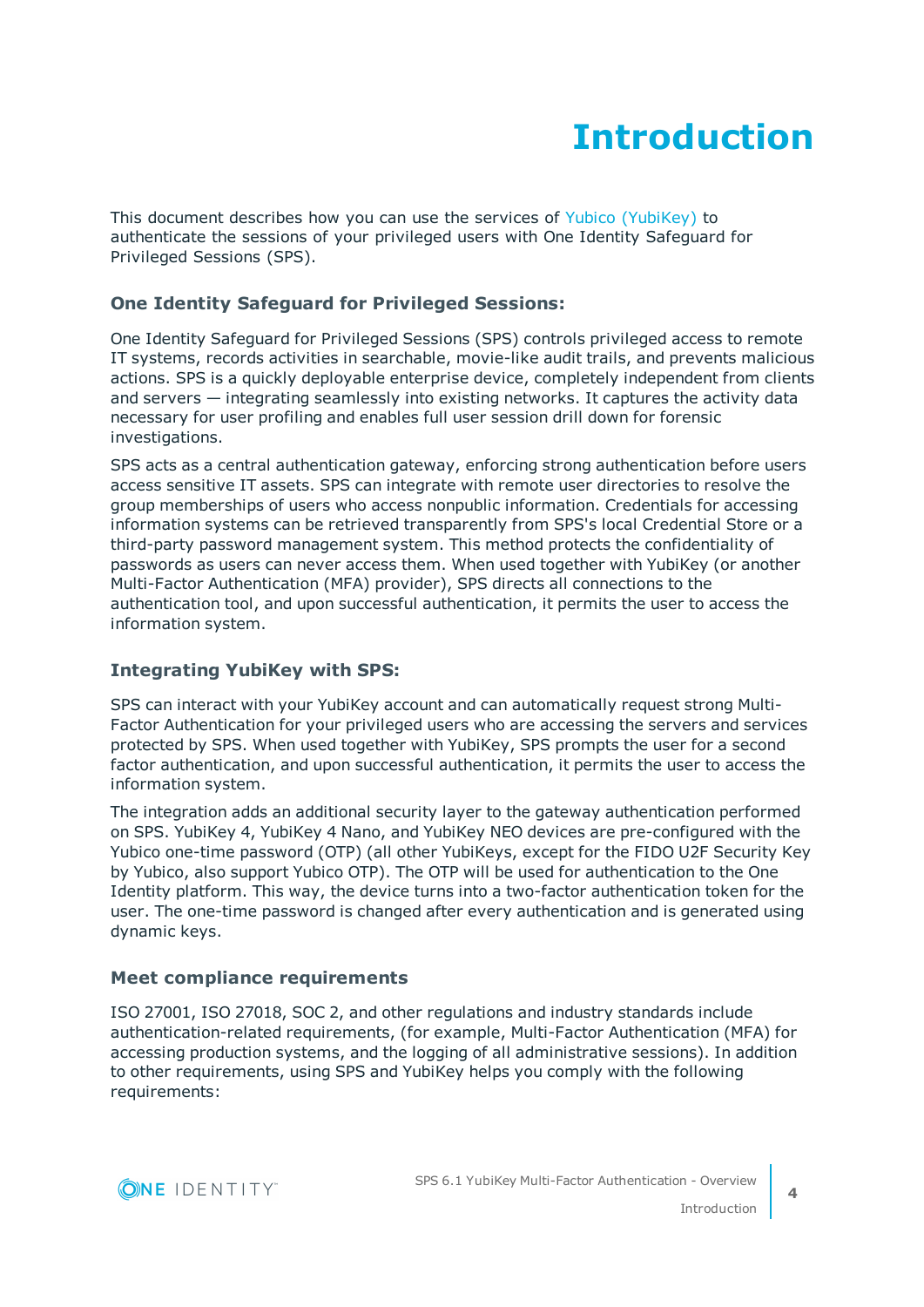- PCI DSS 8.3: Secure all individual non-console administrative access and all remote access to the cardholder data environment (CDE) using MFA.
- PART 500.12 Multi-Factor Authentication: Covered entities are required to apply MFA for:
	- Each individual accessing the covered entity's internal systems.
	- Authorized access to database servers that allow access to nonpublic information.
	- Third parties accessing nonpublic information.
- NIST 800-53 IA-2, Identification and Authentication, network access to privileged accounts: The information system implements MFA for network access to privileged accounts.
- The General Data Protection Regulation (GDPR) went into effect on May 25, 2018, and is applicable to organizations keeping Personally identifiable information (PII) and offering goods or services to individuals based in the EU.

YubiKey provides strong authentication to secure access to PII and comply with GDPR.

• The Defense FAR Supplement (DFARS) clause went into effect on December 31, 2017, and is applicable to US Department of Defense (DoD) contractors to protect unclassified DoD information and minimize loss of information.

The multi-protocol YubiKey meets DFARS requirements for strong authentication, and is the only hardware authentication solution to meet DoD contractor security requirements.

• The revised Directive on Payment Services (PSD2) provides recommendations on standardized access to customer data and banking infrastructure, including draft regulatory technical standards specifying the requirements of strong customer authentication (SCA).

Yubico and FIDO are playing active roles in the PSD2 framework with proven technology.

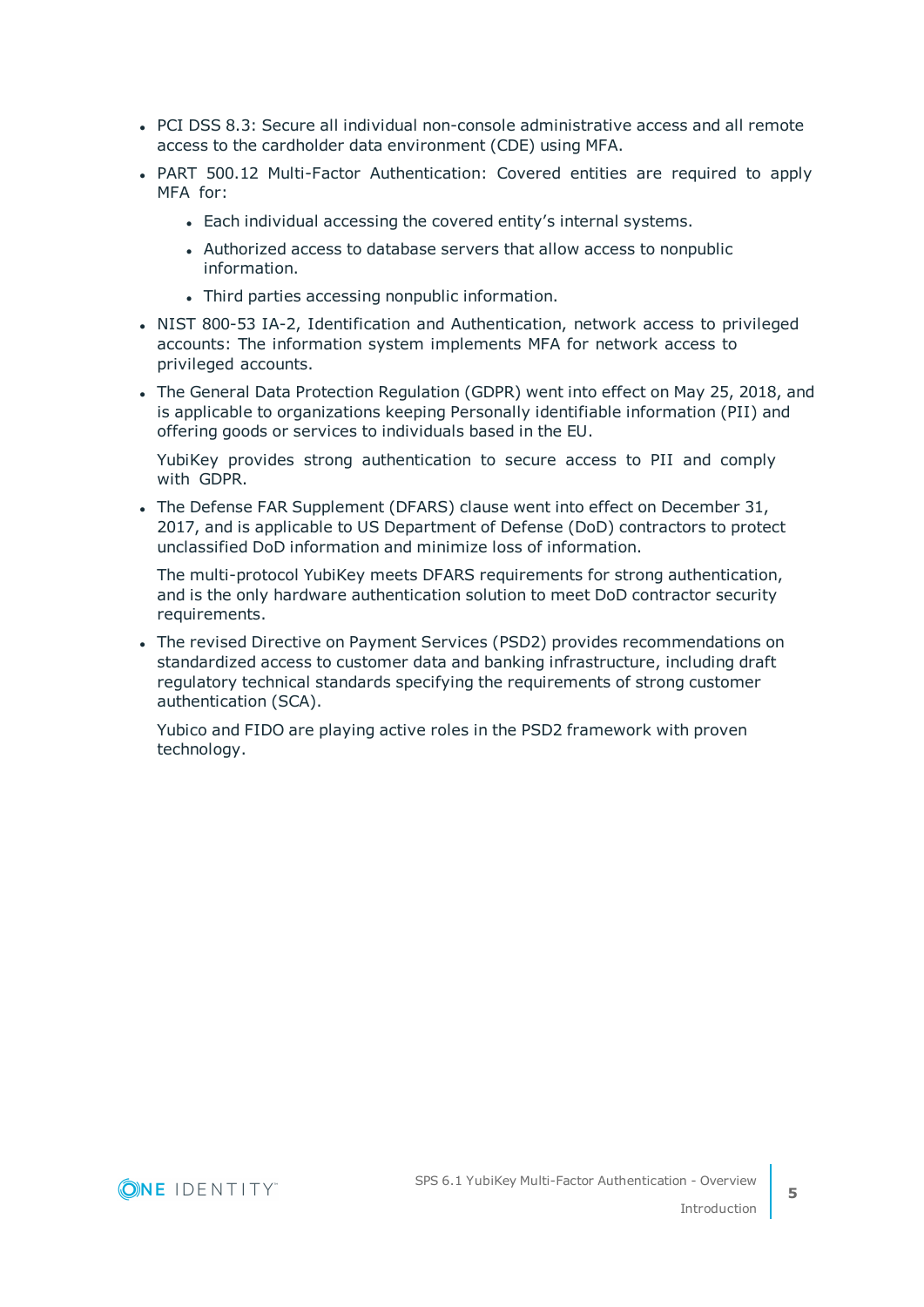## **How SPS and YubiKey work together in detail**

<span id="page-5-0"></span>

1. A user attempts to log in to a protected server.

### 2. **Gateway authentication on SPS**

SPS receives the connection request and authenticates the user. SPS can authenticate the user to a number of external user directories, (for example, LDAP, Microsoft Active Directory, or RADIUS). This authentication is the first factor.

#### 3. **Check if the user is exempt from multi-factor authentication**

You can configure SPS using whitelists and blacklists to selectively require multifactor authentication for your users, (for example, to create break-glass access for specific users).

- If multi-factor authentication is not required, the user can start working, while SPS records the user's activities. The procedure ends here.
- If multi-factor authentication is required, SPS continues the procedure with the next step.

For details on creating exemption lists, see [WHITELIST].

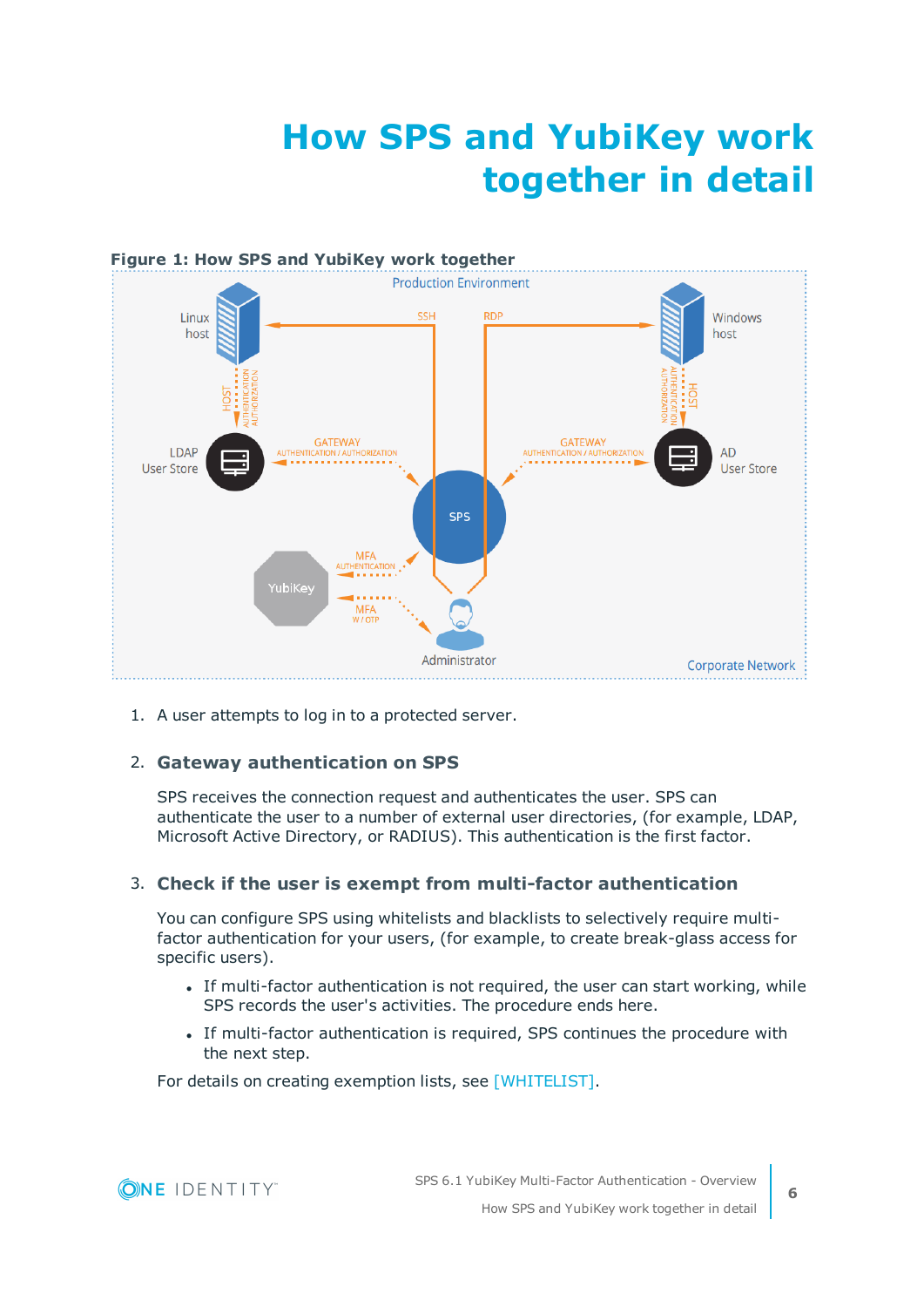#### 4. **Determining the YubiKey username**

If the gateway usernames are different from the YubiKey usernames, you must configure the SPS RADIUS plugin to map the gateway usernames to the YubiKey usernames. The mapping can be as simple as appending a domain name to the gateway username, or you can query an LDAP or Microsoft Active Directory server. For details, see [USERMAPPING].

#### 5. **Outband authentication on YubiKey**

If gateway authentication is successful, SPS connects the YubiKey server to check which authentication factors are available for the user. Then SPS requests the second authentication factor from the user.

- For OTP-like authentication factors, SPS requests the OTP from the user, and sends it to the YubiKey server for verification.
- 6. If multi-factor authentication is successful, the user can start working, while SPS records the user's activities. (Optionally, SPS can retrieve credentials from a local or external Credential Store or password vault, and perform authentication on the server with credentials that are not known to the user.)
- 7. If the user opens a new session within a short period, they can do so without having to perform multi-factor authentication again. After this configurable grace period expires, the user must perform multi-factor authentication to open the next session. For details, see [authentication\_cache].

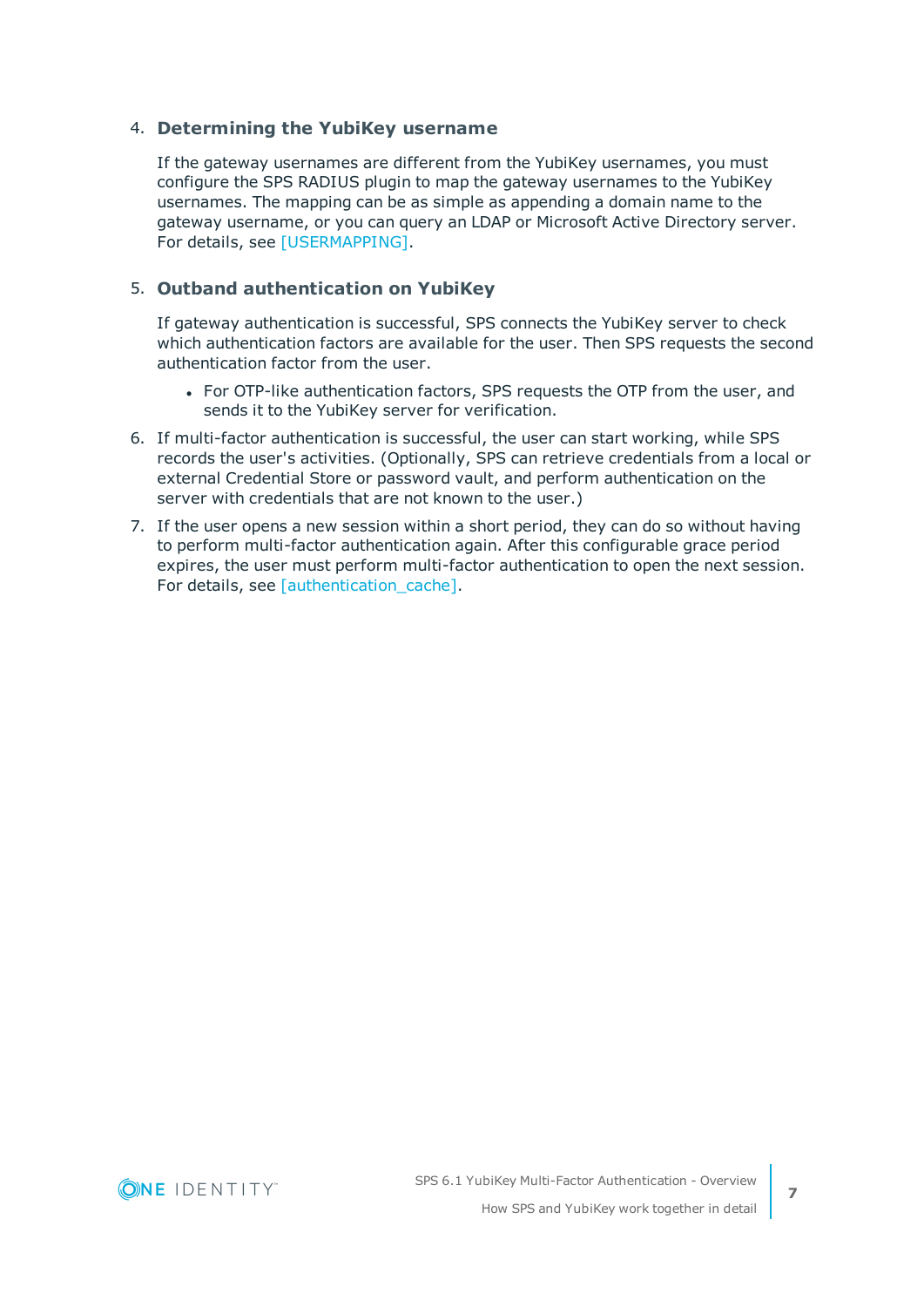# **Technical requirements**

<span id="page-7-0"></span>In order to successfully connect SPS with RADIUS server, you need the following components.

#### **In YubiKey:**

- The users must have a YubiKey device and a means to map usernames to YubiKey Public IDs. For details, see [USERMAPPING].
- The YubiKey Client ID and API Key.

For details on generating your Client ID and API Key, see [How](https://www.yubico.com/support/knowledge-base/categories/articles/get-api-key-yubikey-development/) do I get an API key for YubiKey [development?.](https://www.yubico.com/support/knowledge-base/categories/articles/get-api-key-yubikey-development/)

To generate your Client ID and API Key, authenticate yourself using a Yubikey One-Time Password and provide your e-mail address as a reference at [Yubico](https://upgrade.yubico.com/getapikey/) get API [key](https://upgrade.yubico.com/getapikey/).

A Yubico OTP is a 44-character, one-use, secure, 128-bit encrypted Public ID and Password. The OTP is comprised of two major parts: the first 12 characters remain constant and represent the Public ID of the YubiKey device itself. The remaining 32 characters make up a unique passcode for each OTP generated.

For example, in the following Yubico OTP, the characters **cccjgjgkhcbb** are the Public ID, and the remaining characters are the passcode.

*cccjgjgkhcbb*irdrfdnlnghhfgrtnnlgedjlftrbdeut

• YubiKey does not require network connectivity or access to a mobile phone device. Just touch or tap the YubiKey device to authenticate.

### **In SPS:**

- A One Identity Safeguard for Privileged Sessions appliance (virtual or physical), at least version 5 F11.
- A copy of the SPS YubiKey Multi-Factor Authentication plugin. This plugin is an Authentication and Authorization (AA) plugin customized to work with the YubiKey multi-factor authentication service.
- SPS must be able to access the validation service.

The connection also requires the .

- SPS supports AA plugins in the RDP, SSH, and Telnet protocols.
- **In RDP, using an AA plugin together with Network Level Authentication in a** Connection Policy has the same limitations as using Network Level Authentication without domain membership. For details, see "Network Level [Authentication](https://support.oneidentity.com/technical-documents/safeguard-for-privileged-sessions/6.1.0/administration-guide/rdp-specific-settings/network-level-authentication-nla-with-one-identity-safeguard-for-privileged-sessions-sps/network-level-authentication-without-domain-membership/) without domain membership" in the [Administration](https://support.oneidentity.com/technical-documents/safeguard-for-privileged-sessions/6.1.0/administration-guide/rdp-specific-settings/network-level-authentication-nla-with-one-identity-safeguard-for-privileged-sessions-sps/network-level-authentication-without-domain-membership/) Guide.

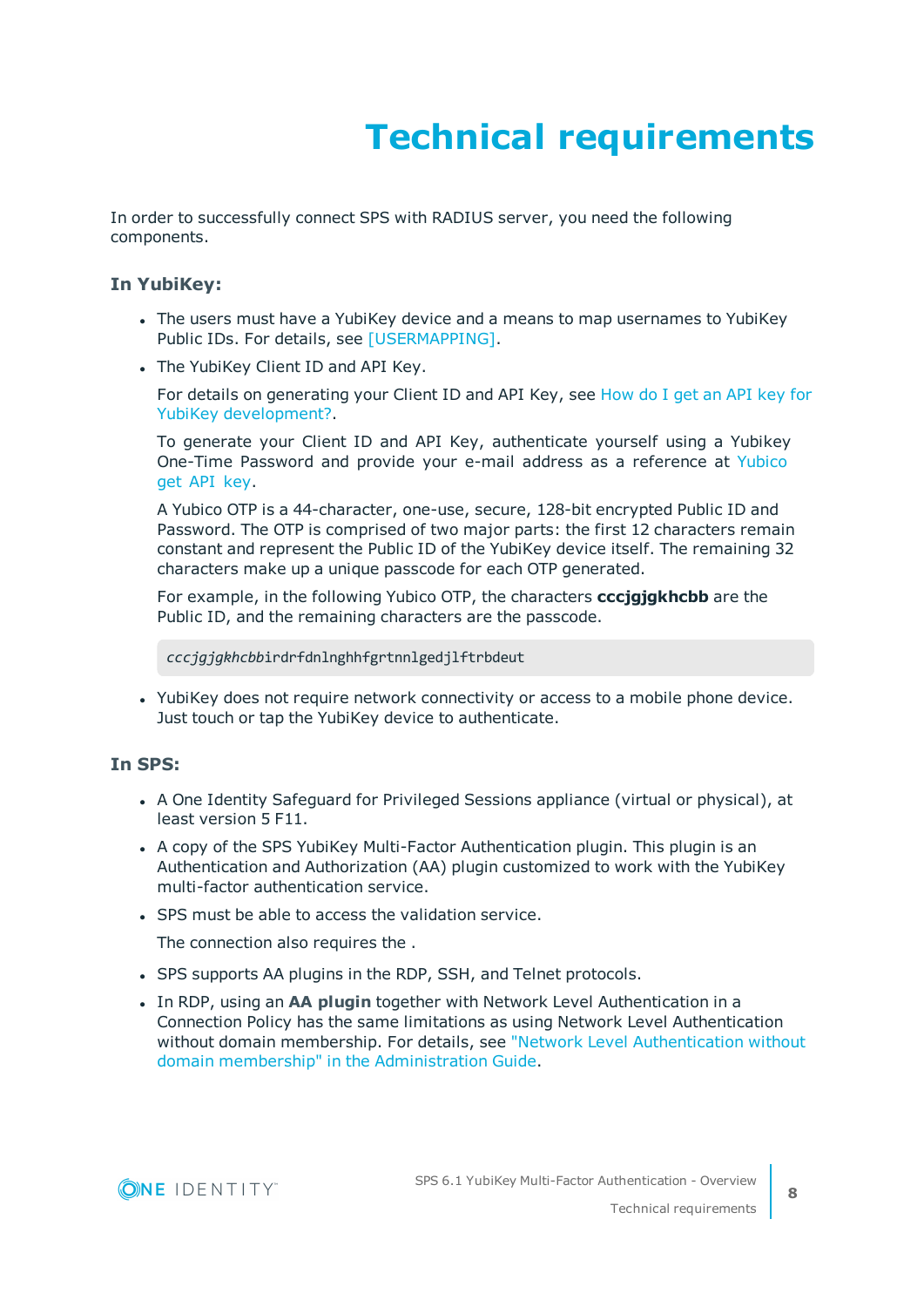**In RDP, using an AA plugin requires TLS-encrypted RDP connections. For details,** see "Enabling [TLS-encryption](https://support.oneidentity.com/technical-documents/safeguard-for-privileged-sessions/6.1.0/administration-guide/rdp-specific-settings/enabling-tls-encryption-for-rdp-connections/) for RDP connections" in the Administration Guide.

#### **Availability and support of the plugin**

The SPS YubiKey Multi-Factor Authentication plugin is available for download as-is, free of charge to every SPS customer from the YubiKey Multi-Factor [Authentication](https://github.com/OneIdentity/safeguard-sessions-plugin-yubikey-mfa) plugin for [Safeguard](https://github.com/OneIdentity/safeguard-sessions-plugin-yubikey-mfa) for Privileged Sessions page. In case you need any customizations or additional features, contact our Support Team.

### **A** CAUTION:

**Using custom plugins in SPS is recommended only if you are familiar with both Python and SPS. Product support applies only to SPS: that is, until the entry point of the Python code and passing the specified arguments to the Python code. One Identity is not responsible for the quality, resource requirements, or any bugs in the Python code, nor any crashes, service outages, or any other damage caused by the improper use of this feature, unless explicitly stated in a contract with One Identity. If you want to create a custom plugin, contact our Support Team for details and instructions.**